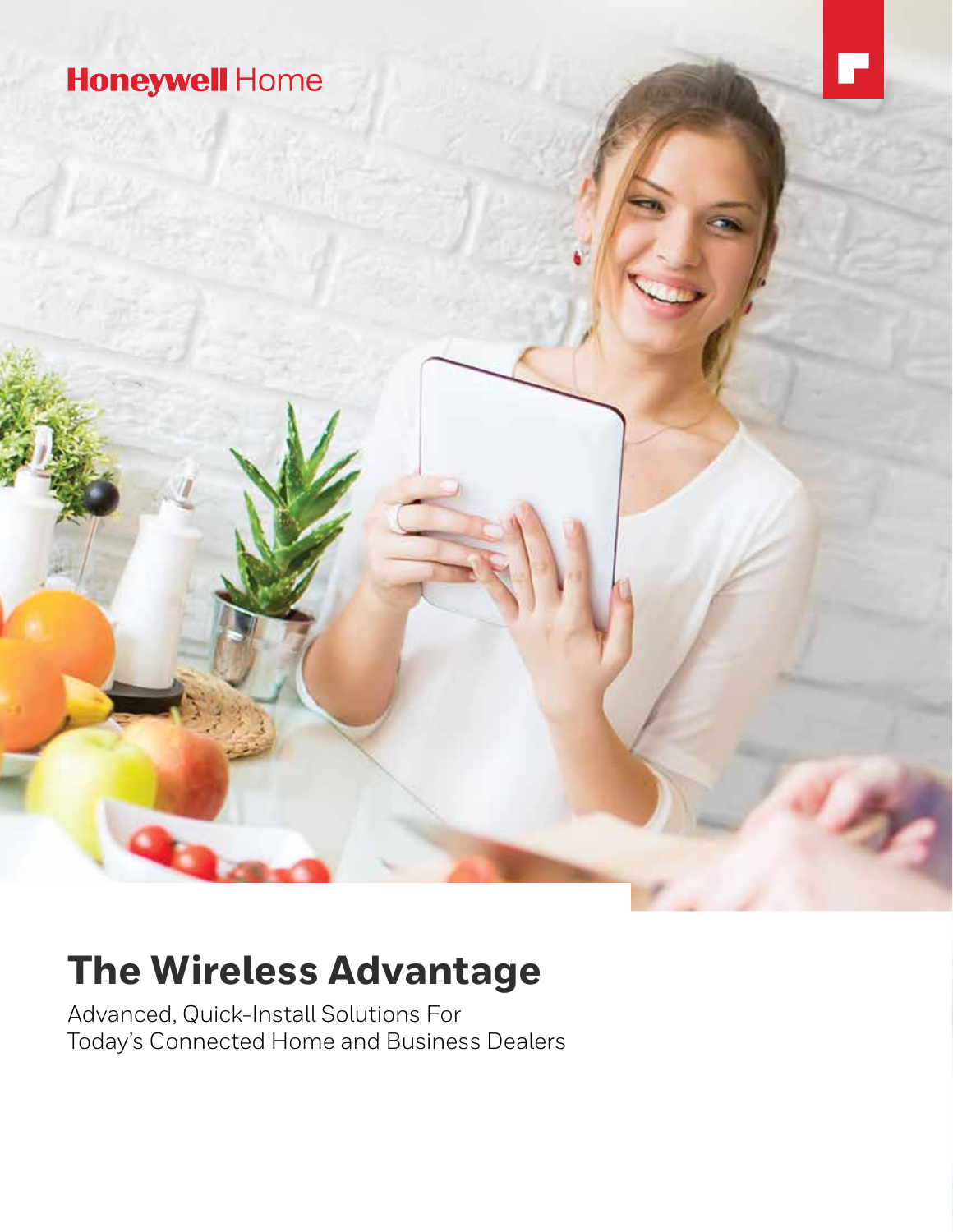

# **Wireless Solutions for Today's Connected Home and Business**

You know the Honeywell Home 5800 Series as the most flexible, convenient and costeffective wireless security in the industry, with over 100 million devices installed troublefree. They make even the most labor-intensive jobs quicker, easier and more profitable.

Today, we've evolved—with a dynamic line of products that combine security and lifestyle benefits for the connected consumer. These solutions are designed to help you earn RMR quicker and move on to the next installation faster—including products that enhance life safety, protect outdoor valuables, prevent theft and enhance end-user awareness.

#### **They're the best way to connect to opportunity.**

## **Connect to Opportunity**

An excellent complement to 5800 Series wireless technology, Resideo Total Connect Remote Services ties all the devices in consumers' homes and businesses together on one platform—keeping them connected and in control with a single app anytime, anywhere on their everyday smart devices.

**The lifestyle-enhancing service** lets your customers:

- Control security, lights, thermostats and locks remotely on their iPhone®, iPad® or Android™ devices
- Know exactly when their children get home from school, when pet sitters or caregivers arrive, when employees come and go and more
- Get iOS push notifications, texts, emails and video alerts when important events occur
- Remotely view live video on up to six cameras at a time
- Elevate their connected home experience with the SkyBell® Video Doorbell, August Smart Lock® and Total Connect Comfort Wi-Fi® and RedLINK™ Connected Thermostats—all part of our dynamic, growing ecosystem
- Control their security system with their voice using their Amazon Alexa device and the Total Connect Skill.
- Control security, keep tabs on multiple locations and activate Z-Wave® Smart Scenes with the Apple Watch® App

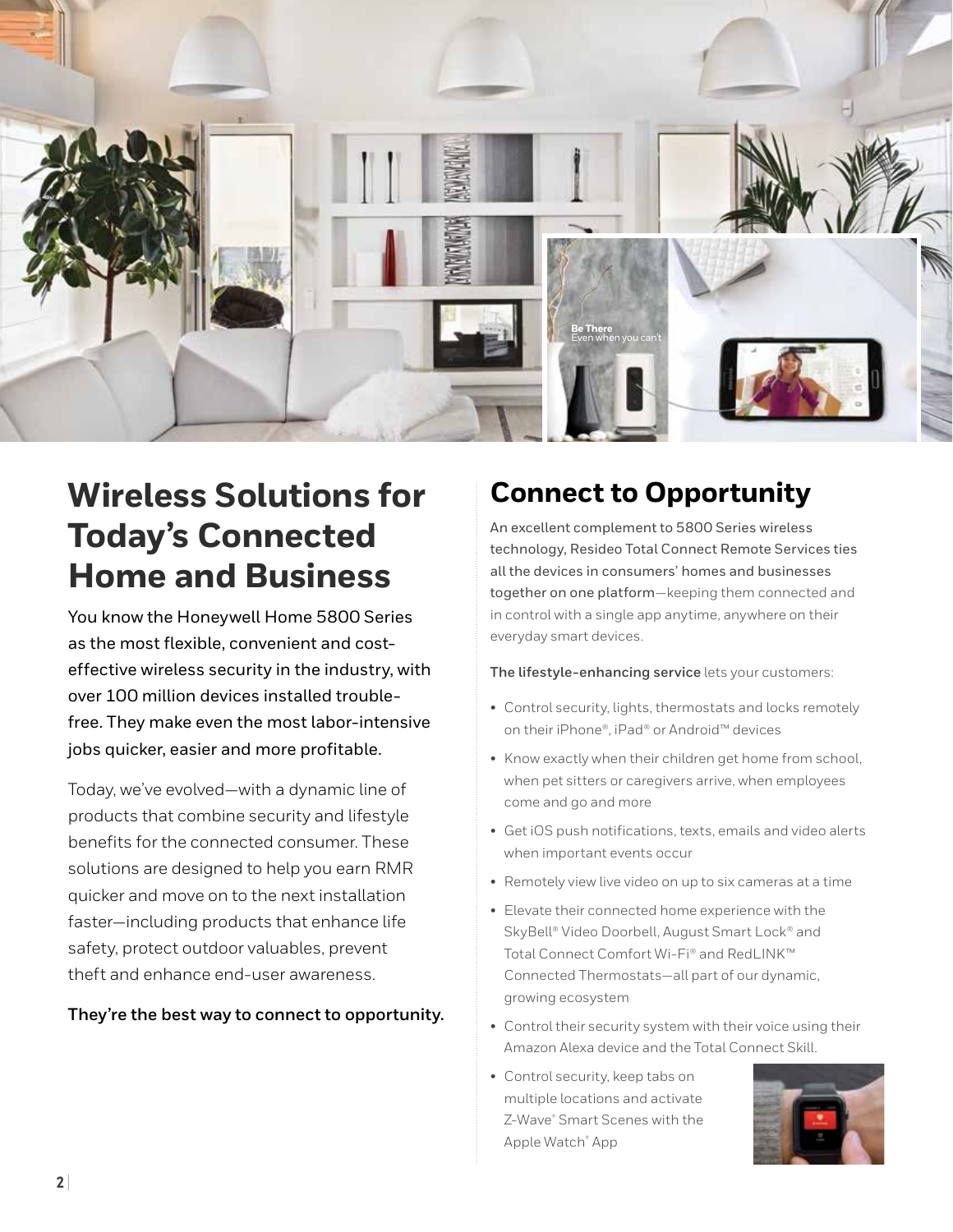# **Wireless Transmitters/Keys**

**15%** smaller than previous version



### **5800MINI Door/Window Contact**



Featuring an LED status indicator and a sleek, compact design, the 5800MINI virtually disappears when installed and blends with any décor—making it ideal for applications where aesthetics are critical such

as ornate doors, casement and doublehung windows. It provides a single zone of protection and installs easily on doors or windows with the included double-sided adhesive tape.

#### **5800RPS Recessed Transmitter**



The world's smallest wireless recessed transmitter,

Honeywell Home 5800RPS disappears when installed on doors and windows, making it ideal for any installations where aesthetics matter.

## **5834-4 Wireless Key**

Security, Convenience and Style at Your Customers' Fingertips

Stand out to your customers with the 5834-4 Four-button Wireless Key. Exciting features like the sleek, compact size, LED, eight programmable functions and more provide you with a great way to increase your sales.

- Compact size and comfortable, tactile keys
- Four programmable keys with up to eight functions let end-users summon police, fire and other emergency response personnel with the press of a button
- Tactile keys are recessed to help prevent false alarms
- Supports both Standard and High-Security (Encrypted) modes

#### **5800MICRA Mini Window Recessed Transmitter**



Honeywell Home 5800MICRA is compact and ideal for vinyl windows. It also

provides clean, fast installations, up to a ten year battery life and exceptional range. You'll want to use it on every job where aesthetics and discretion are important.

#### **5818MNL Recessed Transmitter**



With its small, sleek, tapered design, the 5818MNL is another great example of

how our technology has evolved to meet your needs. The low-profile design makes it perfect for discreet applications.

#### **5815/5815WG Door/Window Transmitters**



Ideal for installations when discretion and appearance are critical, these versatile transmitters are available in both standard models and a version with an extra

1" + gap. They provide convenient, costeffective door and window protection, and feature dual reed switches for added reliability.

#### **5820L Slimline Transmitter**

At nearly one third smaller than standard transmitters, Honeywell Home 5820L is an ideal choice for casement and double-hung windows.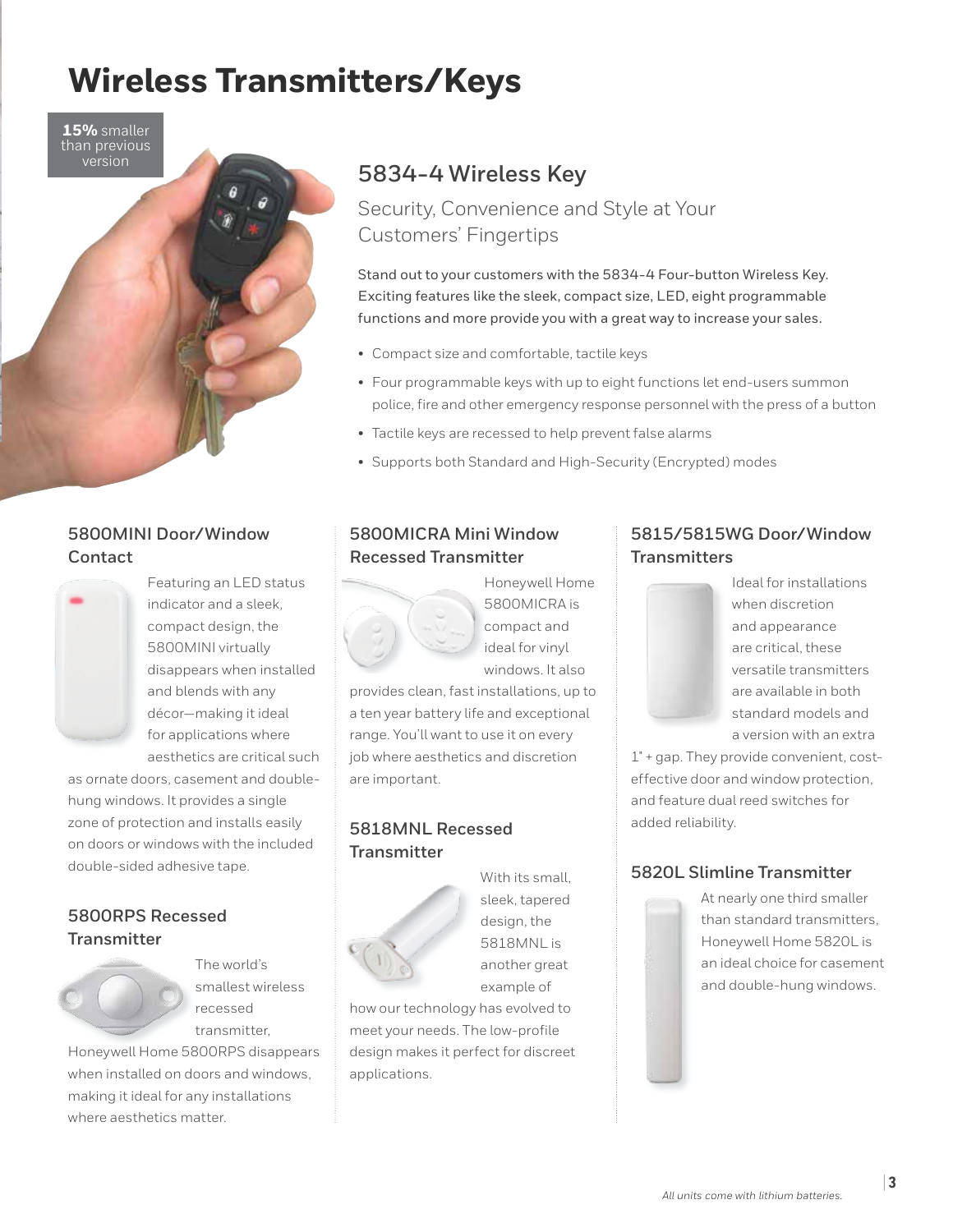

## **Motion Detectors**

## **5800PIR Motion Detectors**

The 5800PIR Series pack some big benefits into a sleek, compact design including easy, flexible programming, fewer service calls, reduced false alarms and more. Features include compatibility with Total Connect Remote Services for alerts when temperatures fall below 45°F (7.22°C), an automatic walk test, the ability to turn on the walk test mode with a flashlight, housings that can be custompainted to match any décor, remotely programmable pet immunity (between 80 lbs. or 0 lbs.), (36.29kg or 0kg), the ability to operate in temperatures as low as -4°F/- 20°C, longer range patterns for commercial installations and much more.\*



## **5898 K-Band DUAL TEC®**

The 5898 Wireless K-Band DUAL TEC Motion Sensor provides superior

detection while reducing the risk of false alarms. The combination of microwave and PIR technologies enable the sensors to distinguish between real intruders and environmental conditions by confirming each other within a defined area of protection. Additional features include a sleek, compact design, easy installation thanks to an automatic walk test and flashlight walk test, a cold temperature alert option with Total Connect Remote Services compatibility and much more.

\*Availability of features depend upon the version of PIR selected. Models include the 5800PIR, the 5800PIR-RES and the 5800PIR-COM. Consult data sheets for details.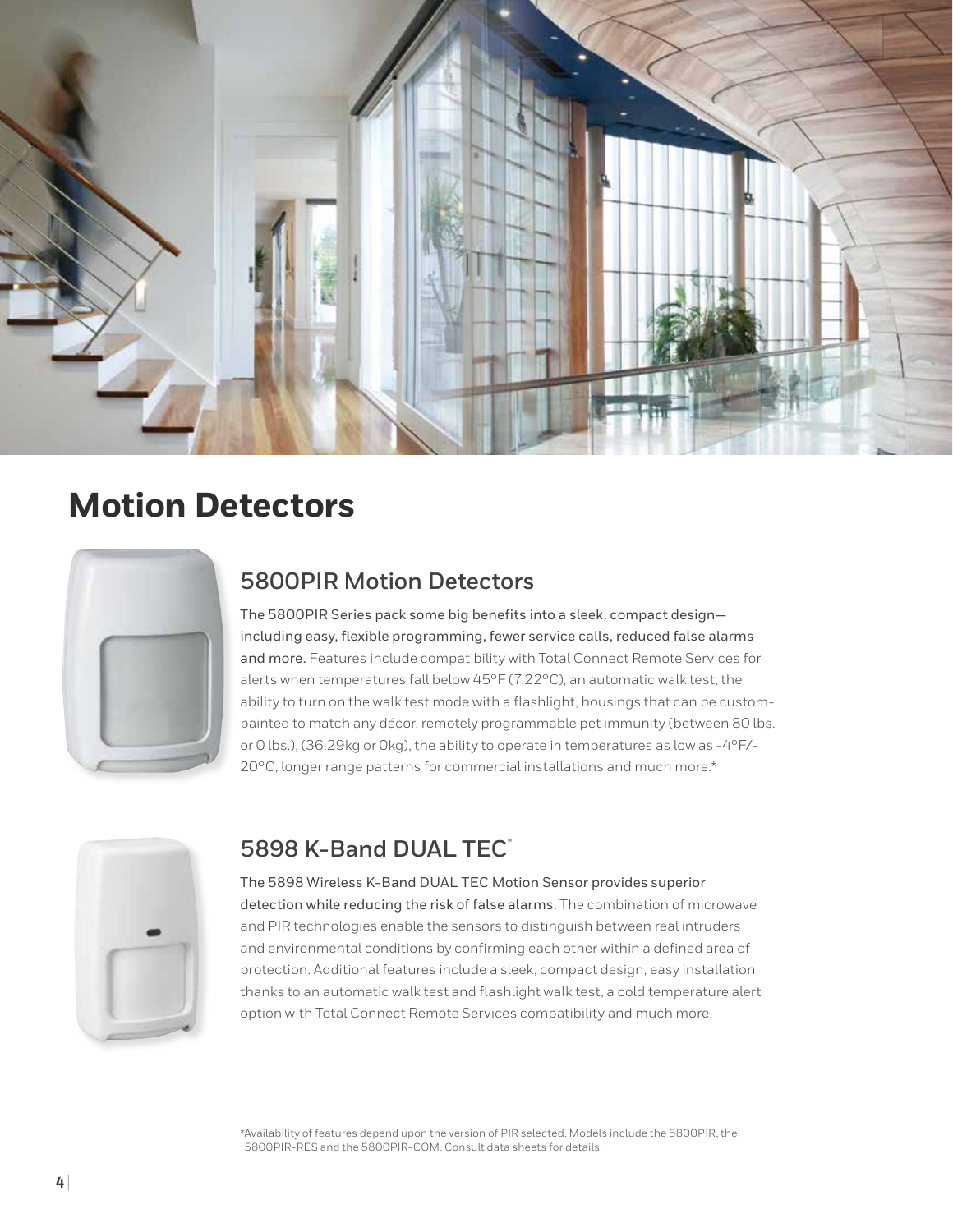# **Life Safety**

## **5800COMBO Smoke/Carbon Monoxide Detector**



The 5800COMBO is a professionally installed and monitored, multi-criteria smoke and carbon monoxide detector for homes. It contains a built-in transmiter that enables central station alarm monitoring of dangerous smoke and CO gas, as well as maintenance supervision. The 5800COMBO also includes voice annunciation, visual alerts and temperature reporting clusters.

- Reacts faster to real danger and reduces false alarms
- User-replaceable batteries save time and maximize efficiency
- Reduces the need to sell and install two separate detectors—saving both you and your customers money
- Crystal clear, multi-lingual voice annunciation and feedback helps occupant clearly distinguish between alarms and other maintenance sounds
- Clear visual notification of alarm conditions with 360º viewable side LEDs
	- Red: Smoke
	- Blue: CO



*Smarter, Intuitive, Reliable Detection— New Two-in-One Device*



## **5808W3 Photoelectric Smoke/Heat Detector**

Honeywell Home 5808W3 Photoelectric Smoke/Heat Detector with a built-in wireless transmitter has been enhanced with exciting features to help reduce false alarms and increase profits, including:

- Smoothing algorithms that smooth out short-term spikes from dust and smoke
- The ability to eliminate emergency service calls with Smart Check, which sends a signal to the control panel when the detector requires cleaning–allowing a regular, nonemergency service call to clean the detector before it goes into alarm
- Low temperature alerts
- One 3V lithium battery for longer battery life and easier maintenance
- Improved RF signal for larger commercial installations and increased overall sales
- Additional green LED status indicator for added security and monitoring convenience
- Reduced testing time, thanks to the handheld SENS-RDR Infrared Sensitivity Reader, which eliminates the need for magnets, voltmeters and ladders

**Also available:** 5806W3 Wireless Smoke Detector and 5809 Wireless Heat Detector.



## **5800CO Carbon Monoxide Detector**

Carbon monoxide (CO) is an odorless, colorless, toxic gas that can kill in minutes. With Honeywell Home 5800CO Wireless Carbon Monoxide Detector, you can provide your customers with the very best defense against this deadly threat. It connects to the enduser's security system and can be monitored 24 hours a day, seven days a week. The detector features state-of-the-art sensing technology to help prevent false alarms and a wireless design that makes installation a snap. What's more, it's an excellent upsell opportunity and a great way to differentiate yourself by adding value and life safety to your installations.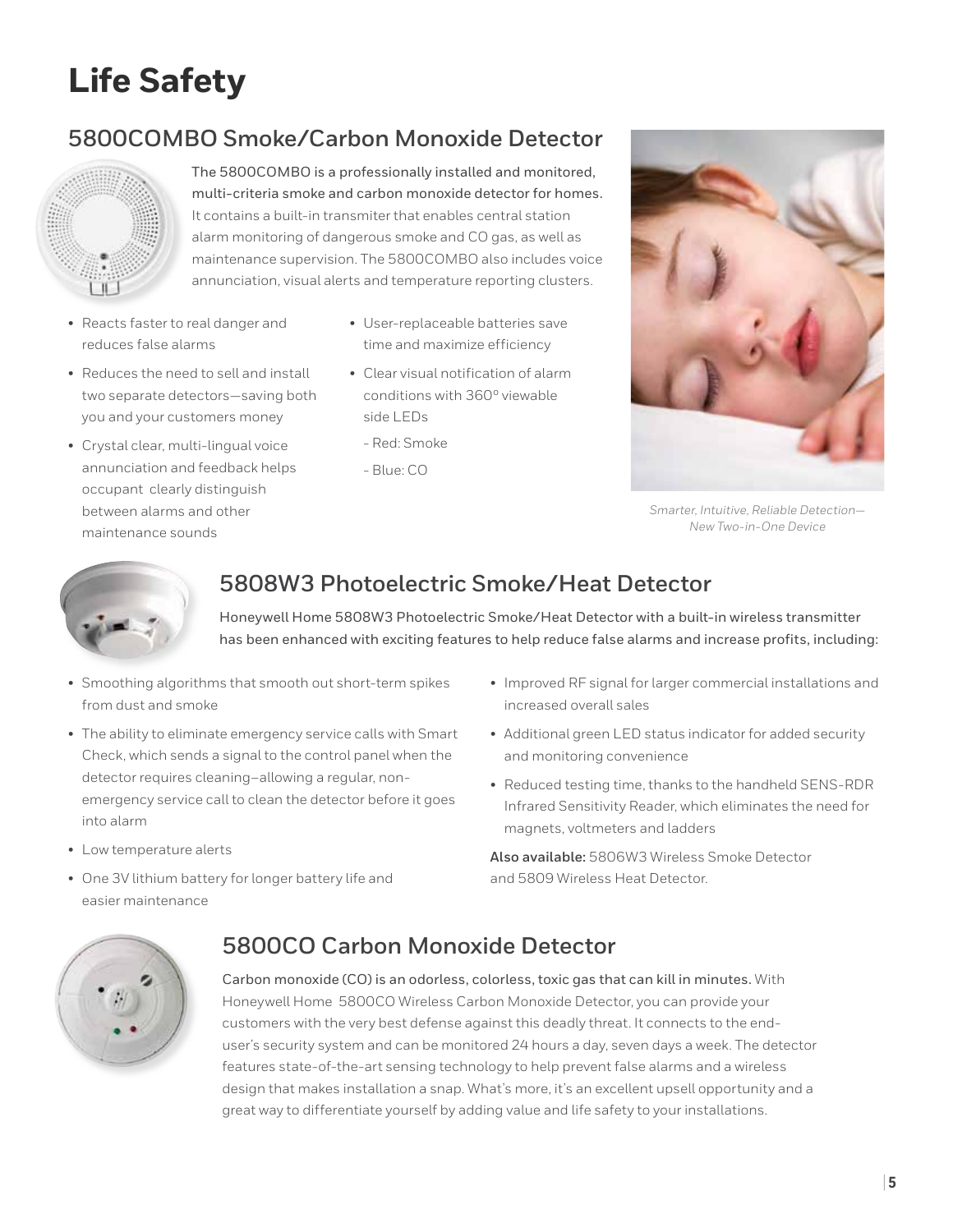

# **Glassbreaks and Environmental Detection Theft Prevention**



## Honeywell Home 5853 offers a wireless FlexGuard® solution to protect all types of glass. Installers rely on FlexGuard as a first line of

defense, because it keeps intruders where they belong…outside. You'll provide your customers with the highest level of security possible–without any labor and installation headaches or costly service calls.

## **5800SS1 Shock Sensor**

This compact, versatile detector mounts directly on the glass surface and offers excellent protection for all glass types—including plate, tempered, laminated and wired. It provides outstanding false alarm immunity, especially in problem areas such as kitchens and bathrooms. It's ideal for hard to reach areas like skylights.

#### **5819S Door/Window Shock Sensor Combo** The 5819S combination

magnetic contact and shock sensor provides two types of

protection in one product—open and

closed conditions of doors and windows, and with built-in shock sensing technology, it can detect abrupt, forcible attempts at entry. Four simple settings make setup a snap and an omnidirectional shock sensor provides maximum versatility when mounting around door and window frames.



#### **5821/5800FLOOD Sensors**

Honeywell Home 5821 and 5800FLOOD sensors are versatile wireless

devices that can be configured to operate as either standalone temperature sensors and/or remote temperature sensors, or flood detectors. The 5800FLOOD, with its new 'sensor float' technology requires no probe and installs quickly and easily, with a water detection time of under 22 seconds. Both are ideally suited for a wide range of applications including bathrooms, laundry rooms and basements.

#### **5853 Glassbreak Detector 5870API Indoor Asset Sensor**



Until now, many dealers have had to walk away from protecting assets within a home or business—even

when asked—due to the high costs, complexity and labor involved.

Honeywell Home 5870API changes all of that. The device easily affixes to virtually any valuable requiring protection within a home or business, including paintings, flat screen TVs and other electronics, family heirlooms, safes, office equipment and more. It lets you offer an additional layer of protection that can be programmed to always be on—even when the panel is disarmed.

The 5870API is an excellent way to provide your customers with a unique solution to a problem most dealers overlook… theft. Remember, theft is different from burglary because it occurs without a break-in and the offender has a legal right to be on the premises. With the 5870API, you'll actually protect against burglary and theft at the same time.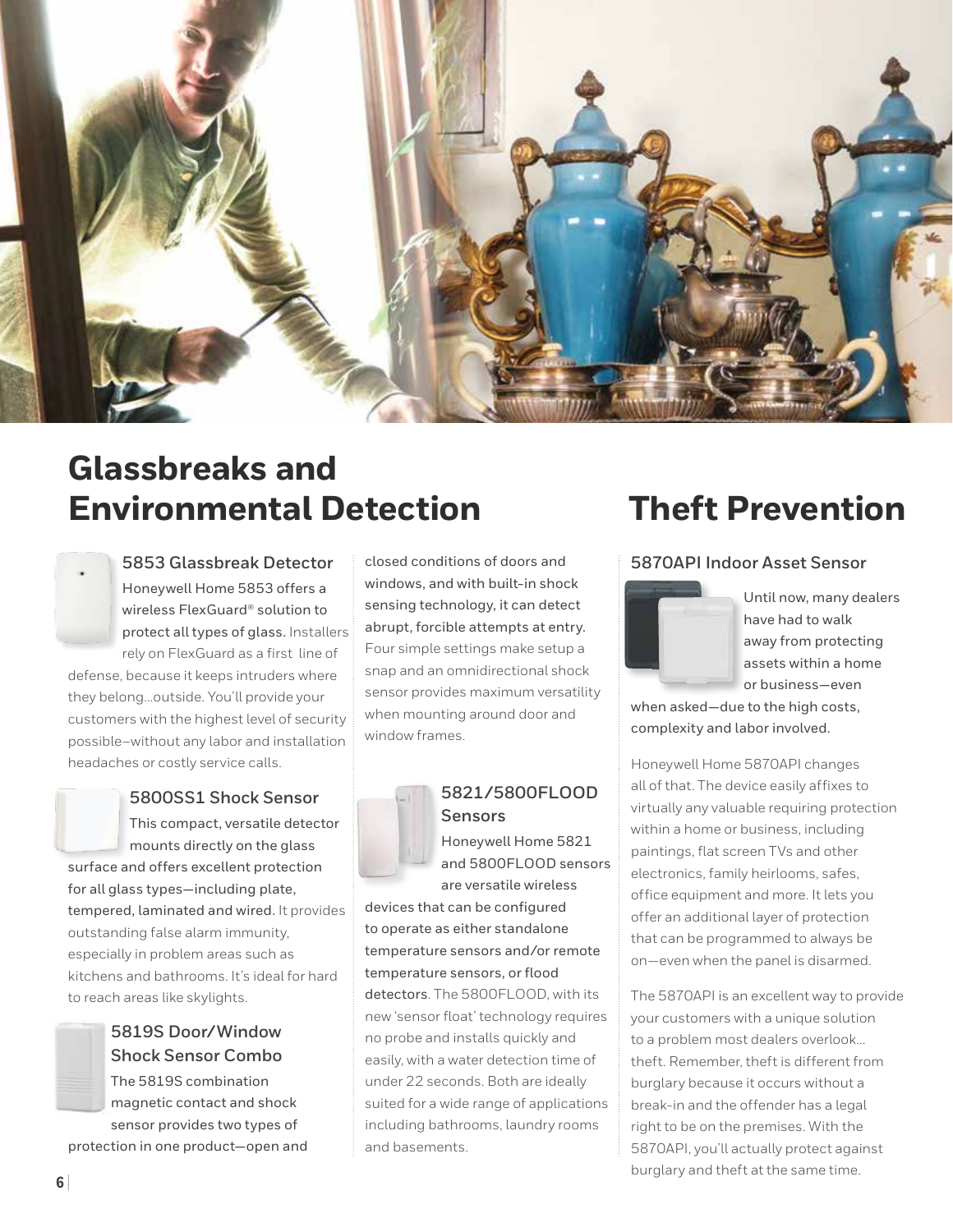# **Wireless Outdoor Protection**



An integral part of our connected residential and commercial solutions, Honeywell Home robust, all-weather wireless outdoor contacts and sensors keep your customers aware of what's going on around the exterior of their homes and businesses while creating a safer environment.



## **5800PIR-OD Wireless Outdoor Motion Sensor**

- Provides superior protection for pool areas, rooftops, exits, entrances, car lots, cellular sites and more
- Easy installation—no trenching, excavating or subcontracting
- Weather-proof (IP54 rated) and water-resistant housing with a temperature range of -4°F to 122°F, (-20°C to 50°C)
- Range adjustable up to 40 feet (12.192 meters) with a 90° adjustable pattern
- Provides false alarm immunity to pets, small animals and other outdoor disturbances
- Dual passive infrared design—both PIRs must be tripped to declare an alarm
- Compatible with Total Connect Remote Services, VISTA® and LYNX controls

## **5816OD Outdoor Wireless Contact**

- Ideal for gates, fences, barns, sheds, outdoor equipment and valuables
- Easy installation with a wide gap of 1.75" (4.445cm), 1.25" (3.175cm) on steel
- Operates in temperatures from -40°F to 150°F (-40°C to + 66°C), (100% RH)
- Weather-proof (NEMA 4X rated) and waterresistant housing
- Can be custom-painted to match mounting surface
- Long-life AA lithium batteries that your customers can change themselves
- Compatible with Total Connect Remote Services, VISTA and LYNX controls